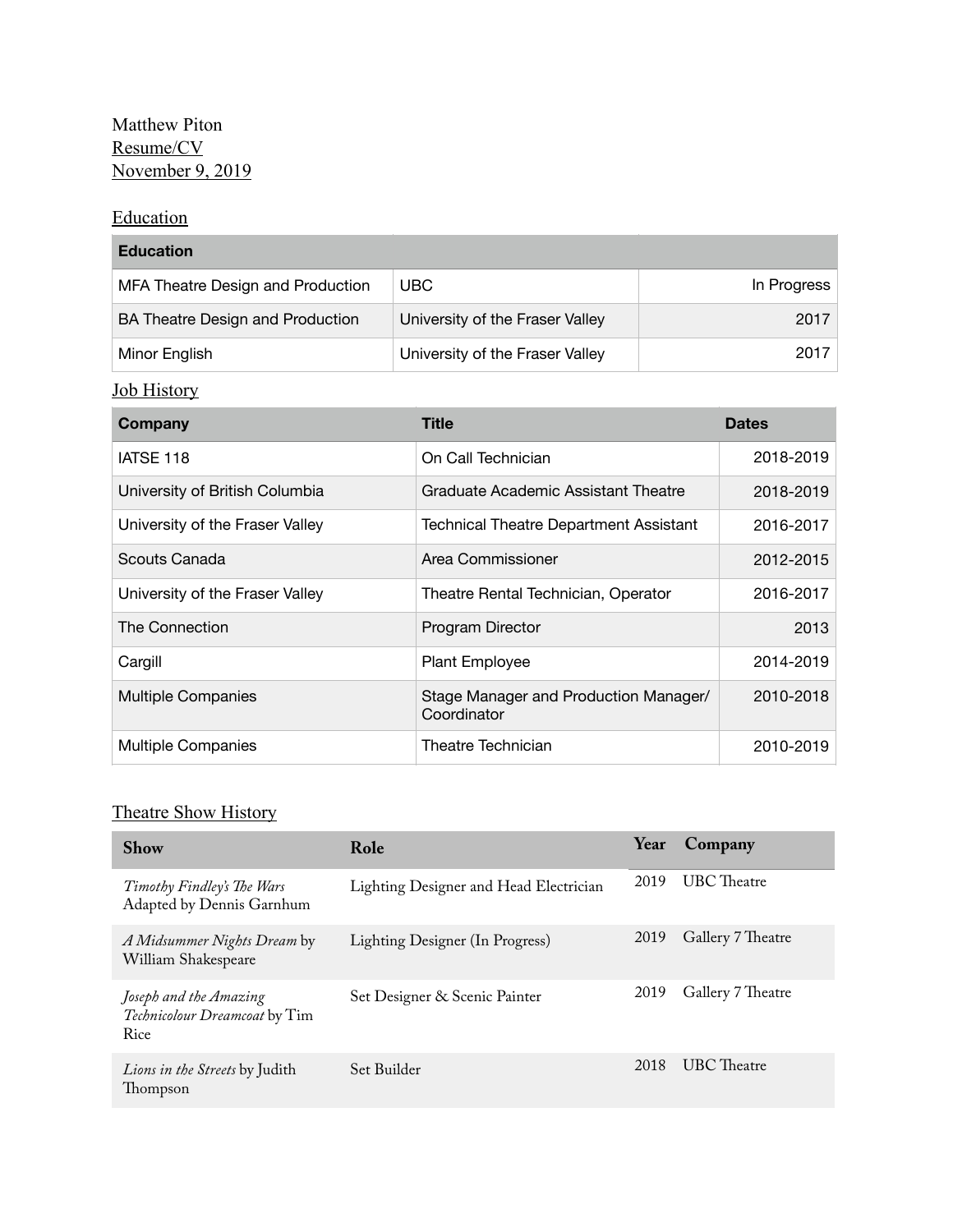| <b>Show</b>                                      | Role                                                                  | Year         | Company                                             |
|--------------------------------------------------|-----------------------------------------------------------------------|--------------|-----------------------------------------------------|
| East of Berlin by Hannah<br>Moscovitch           | Lighting Designer and Technician                                      | 2018         | Dalliance Theatre<br>Collective                     |
| The Rocky Horror Show by<br>Richard O'Brien      | Lighting Designer, Set Designer, TD,<br>Lead Carpenter                | 2018         | Waterfront Theatre,<br>Alchemy Theatre              |
| 12 Minute Madness by Raina Von<br>Waldenburg     | <b>Lighting Designer</b>                                              | 2018         | The Cultch Revolver                                 |
| The Miracle Worker by William<br>Gibson          | <b>Lighting Designer</b>                                              | 2018         | Gallery 7 Theatre                                   |
| Doubt-A Parable by John Patrick<br>Shanley       | <b>Lighting Designer</b>                                              | 2018         | Gallery 7 Theatre                                   |
| She Stoops to Conquer by Oliver<br>Goldsmith     | <b>Lighting Designer</b>                                              | 2018         | Metro Theatre                                       |
| The Bear by Anton Chekhov                        | Technical Theatre Assistant and Set<br>Builder                        | 2017         | <b>UFV</b> Theatre                                  |
| Peter and the StarCatcher by Rick<br>Alice       | Set Designer                                                          | 2017         | Gallery 7 Theatre                                   |
| Little Shop of Horrors by Howard<br>Ashman       | <b>Lighting Designer</b>                                              | 2017         | Vagabond Players                                    |
| Between the Sheets by Jordi Mand                 | Set Designer<br>Props Designer<br>Set/Props Builder                   | 2017         | Pacific Theatre and<br>Stone's Throw<br>Productions |
| The Romeo Initiative by Trina<br>Davies          | Set Designer<br><b>Lighting Designer</b><br>Set Builder<br>Technician | 2017         | The Chilliwack Players<br>Guild                     |
| The Adventures of Johny Canuck<br>by Damon Fultz | Set Designer                                                          | 2017         | G.W. Graham Theatre                                 |
| Bakkhai by Euripides (Adapted<br>by Anne Carson) | Set Builder                                                           | 2017         | <b>UFV</b> Theatre                                  |
| Two Professional Choir<br>Performances           | Technician and Operator                                               | 2016<br>2017 | <b>Fraser Valley</b><br>Philharmonic Society        |
| 7 Stories by Morris Panych                       | Lighting and Projection Designer<br>Set Builder                       | 2016         | <b>UFV</b> Theatre                                  |